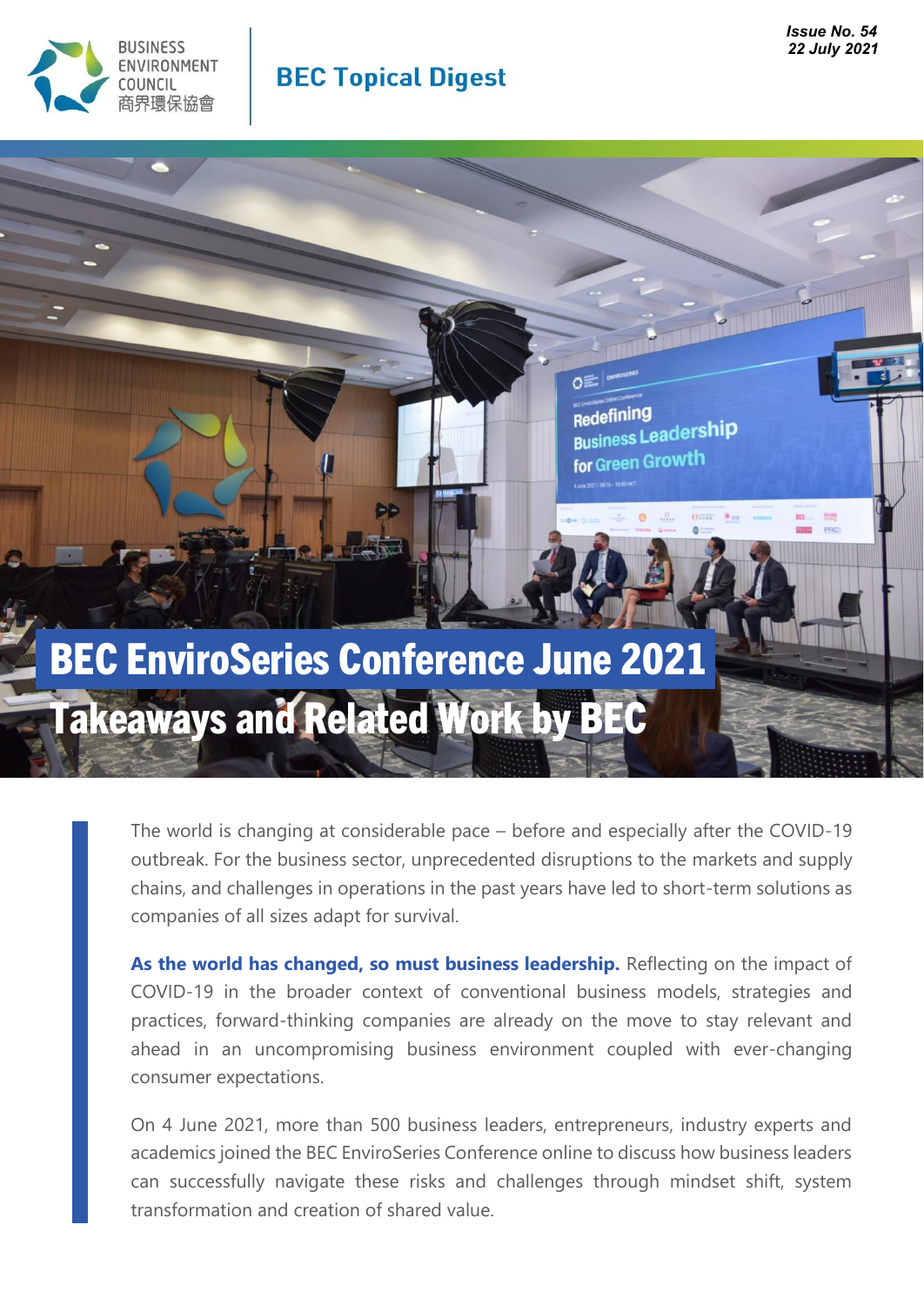**Here are the takeaways from each session:**

### **Session 1** Setting New Priorities for Businesses

- Businesses can enhance climate resilience through regenerative thinking, for example building a sustainable working environment not just for staff but also for the wider community.
- Government policies are the key to establish a clear roadmap for businesses to set and align climate objectives.

#### **Related Work by BEC**

- Climate resilience is often built through strong corporate governance to oversee company strategies and account for relevant climate-related performances. BEC is currently studying the trends of Corporate Climate Governance in Hong Kong. The research report will be published in August 2021.
- BEC's [Submission on the Public Consultation for the 2021-2022 Budget](https://www.bec.org.hk/sites/default/files/policy_submissions/BEC%202021-22%20Budget%20Submission_Final.pdf) emphasised the need to recruit a dedicated official to oversee the implementation of the Climate Action Plan, and assist the business sector through partnerships and economic incentives.

**[Watch the Session 1 Playback](https://www.youtube.com/watch?v=Ozfqv28NzPQ&list=PLaDoMbvzpGBHEHqgi5jEDxMTZ_3ee_wgK)**

#### **Session 2** Are You Thinking Circular? •

- There is a need to redefine value creation for businesses to align with a circular economy: this could mean developing new technologies to extract value from waste or moving to rental or resale models for the consumer and retail industry.
- To transition to a circular economy, we need to have infrastructure, knowledge management, and engage the right talent and stakeholders to join the conversation.

#### **Related Work by BEC**

circular economy-related indicators, BEC's [Circularity Assessment of Hong](https://www.bec.org.hk/sites/default/files/publications/BEC_Circularity_Assessment_Report_final.pdf)  [Kong](https://www.bec.org.hk/sites/default/files/publications/BEC_Circularity_Assessment_Report_final.pdf) report found that Hong Kong is still a very linear city. One of the key city's progress towards a circular economy.



**[Watch the Session 2 Playback](https://www.youtube.com/watch?v=KGpjdC-SLy0&list=PLaDoMbvzpGBHEHqgi5jEDxMTZ_3ee_wgK)**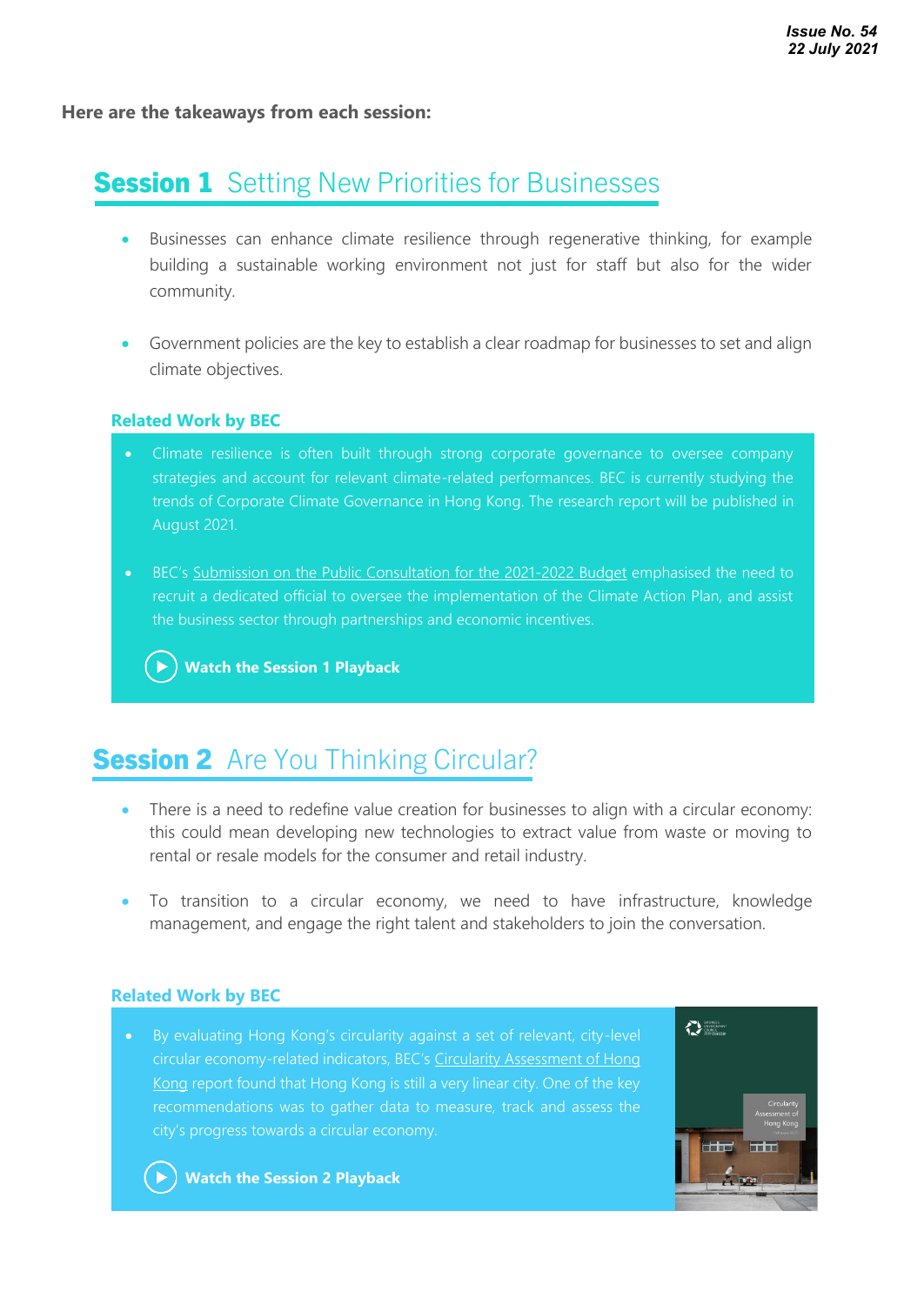### **Session 3** Connecting Nature with Business

- When considering the materiality of biodiversity, businesses need to take account of their dependencies on ecosystem rather than just the operational impacts on nature and biodiversity.
- Projects such as mangrove restoration may bring multiple benefits including carbon sequestration, fishery regeneration, shoreline and freshwater protection, and livelihood improvement. It is important to quantify the economic value of these benefits for businesses to fully appreciate the opportunities in nature conservation.

### **Related Work by BEC**

• Conservation policy matters to all, including the business sector. BEC will host a webinar with the Countryside Conservation Office on 27 July 2021, 4:00 – 5:15pm, to discuss the importance of ecological conservation and recent government initiatives on conservation, revitalisation and improvement works.



**[Watch the Session 3](https://www.youtube.com/watch?v=nvxnuSmSwok&list=PLaDoMbvzpGBHEHqgi5jEDxMTZ_3ee_wgK) Playback**

### **Session 4** Embracing Innovation in a Changing Landscape

- Collaborating with start-ups can drive innovative solutions to address organisational painpoints, meet customer needs and tackle sustainability challenges.
- Customers play an active role in shaping and accelerating smart sustainable improvements. With the increased awareness of sustainability, businesses need to communicate a shared vision and demonstrate how innovative solutions can benefit customers.

### **Related Work by BEC**

• Smart city development and application of innovative solutions and technologies can greatly facilitate the city's transition to a low carbon economy. BEC is exploring how businesses can harness smart technologies and how this process can be supported by government policies in our ongoing research project related to creating a smart sustainable city.



**[Watch the Session 4 Playback](https://www.youtube.com/watch?v=b-etklpZXKQ&list=PLaDoMbvzpGBHEHqgi5jEDxMTZ_3ee_wgK)**